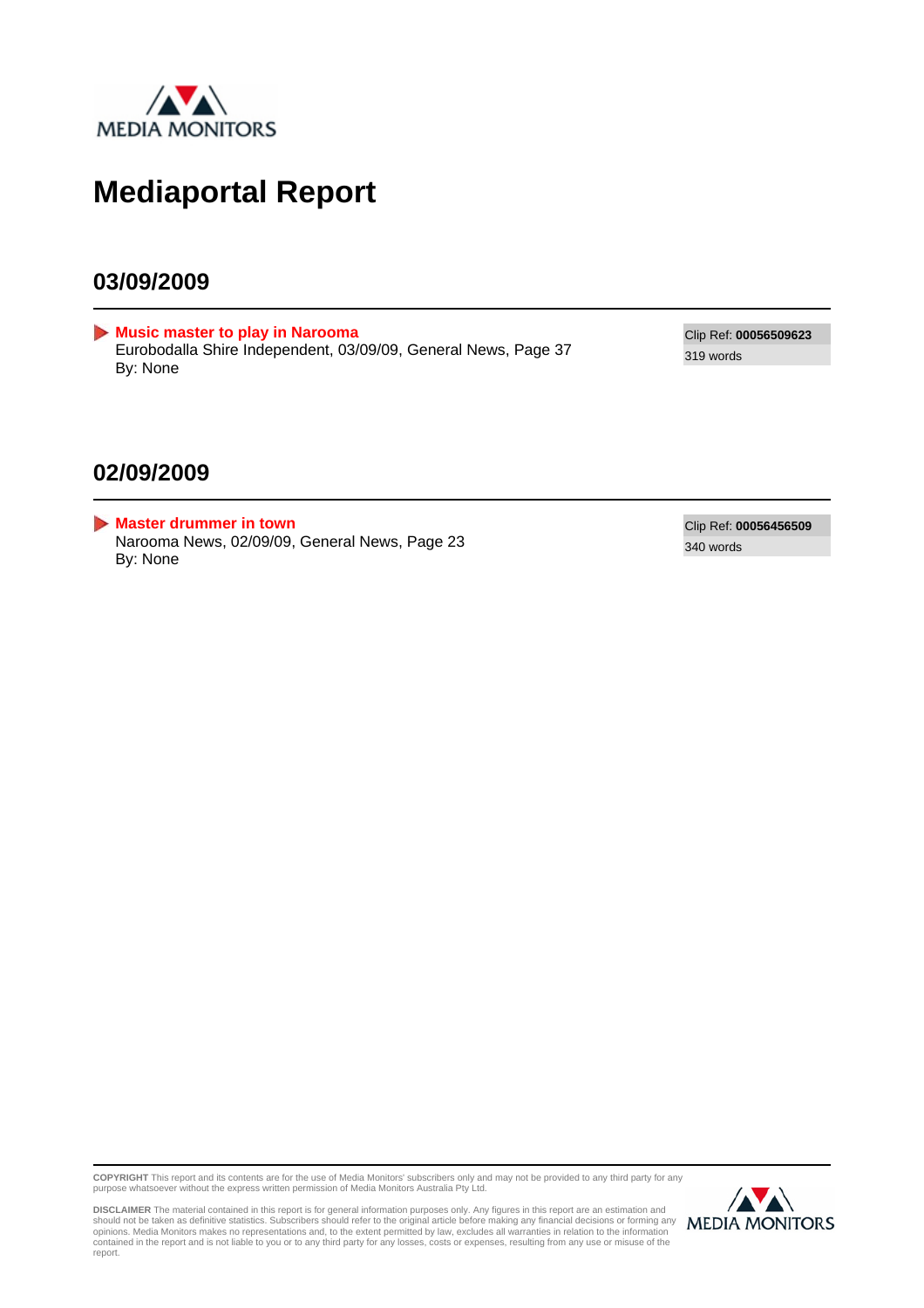<span id="page-1-0"></span>

[back](#page-0-0)



**Eurobodalla Shire Independent 03/09/2009 Page: 37**

**General News Region: Eurobodalla Circulation: 3400 Type: Regional Size: 159.43 sq.cms ---T---**

## Music master to play in Narooma

GARY France is a master percussionist.

A native of Syracuse, New York, USA, he came to Australia in 1987 as the inaugural lecturer in percussion at the Western Australia Conservatorium of Music, and is ages.<br>now Associate Professor and Co- Gary now Associate Professor and Coordinator of Percussion in the ANU School of Music in Canberra. He has had a major influence on the profile of percussion playing in Australia.

As a performer, he is at home on the concert stage, in the orchestra pit, a circus band, a jazz club, a Western Swing band, or folk festivals. He has performed with Orchestra, the West Australian Opera and Ballet Orchestras, the Dallas Brass, the Australian Chamber Orchestra and the Canberra Symphony Orchestra.

musical credits includes James Morrison, Richie Cole, Nat Adderley, Dale Barlow, and numerous others. Gary was well known as the founder and artistic director of the 18-piece Perth jazz Orchestra as well as drummer with the nationally acclaimed western swing group Dude Ranch featuring Lucky Oceans. He has also developed Kiddicussion, an interactive music educational  $\|\cdot\|$ experience for children of all ages.

France's ensemble DRUMatiX gave a concert in Narooma in 2007 to an enthusiastic reception - they were, one might say, a great hit.

DRUMatiX returns to the South Coast this month, with four talented percussionists from the Canberra School of Music and an array of instruments including marimba.They will give a concert, one of the Montague Choristers Visiting Artists series, in the Narooma High School auditorium on Saturday, September 12, at 2.30pm. This concert promises to be an exciting and an interesting experience, with a fascinating selection of music from several countries.

Tickets will be available at the door, at the Purple Possum Narooma, and The Pineapple Shop Bermagui - adults \$20, concessions \$15, and school



Gary France

students free. Inquiries 44737541 or 6493 3047.They will play again at the same time on the Sunday for the Sapphire Coast Music Society in the hall at Wolunda.